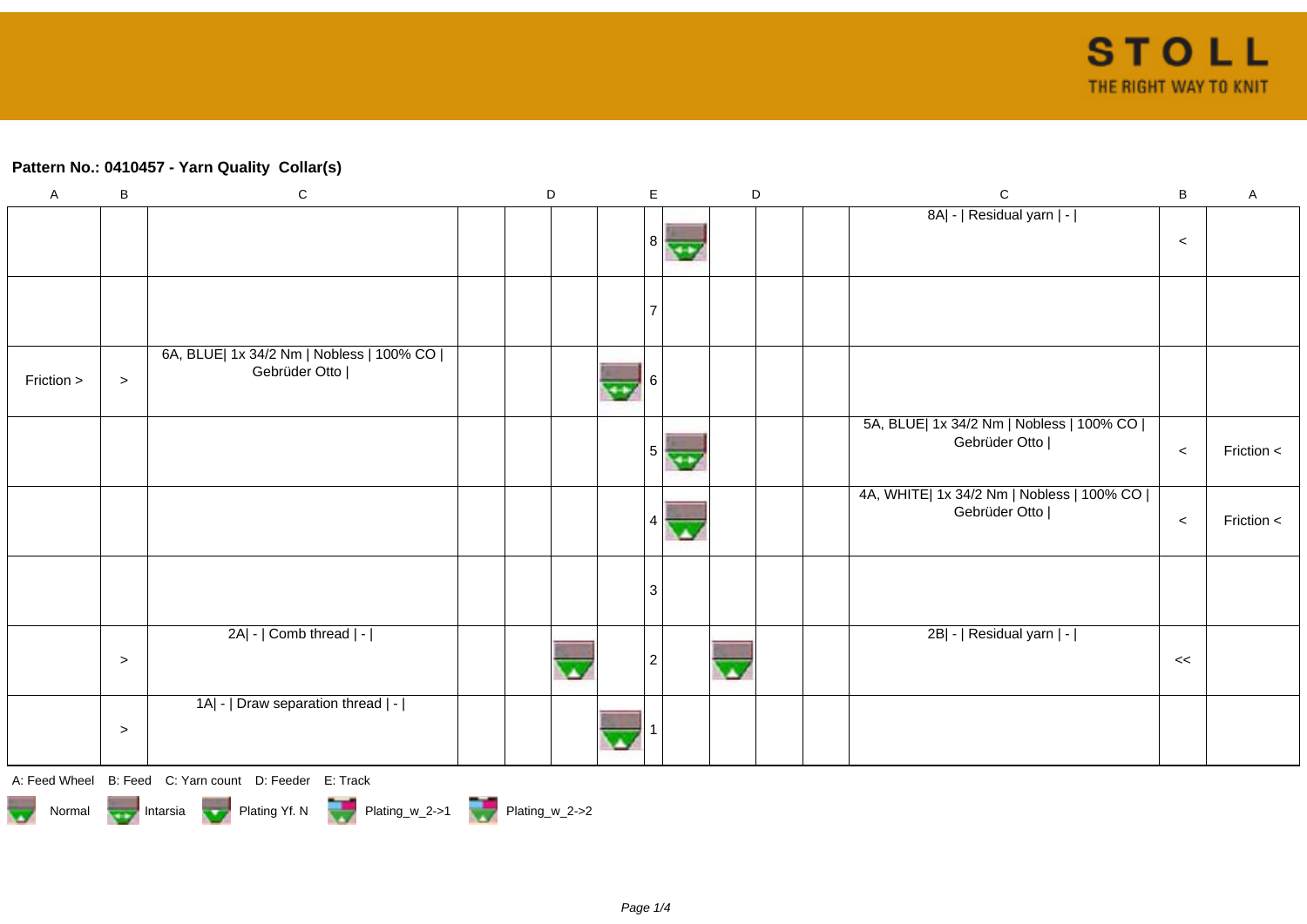## **Pattern No.: 0410457 - Yarn Quality Front(s)**

| $\mathsf{A}$ | B      | $\mathbf C$                                                        | D |                | E.             |      | D |  | $\mathbf C$                                                        | B     | Α            |
|--------------|--------|--------------------------------------------------------------------|---|----------------|----------------|------|---|--|--------------------------------------------------------------------|-------|--------------|
|              |        |                                                                    |   |                | 8 <sup>1</sup> | ونهر |   |  | 8A, ORANGE  1x 16/1 Nm   Pathos   96% VI,<br>4% PBT Elité   Raumer | $\,<$ | Friction $<$ |
| Friction >   | $\,>$  | 7A, ORANGE  1x 16/1 Nm   Pathos   96% VI,<br>4% PBT Elité   Raumer |   |                |                |      |   |  |                                                                    |       |              |
| Friction >   | $\geq$ | 6A, BLUE  1x 34/2 Nm   Nobless   100% CO  <br>Gebrüder Otto        |   | $\overline{ }$ | 6              |      |   |  |                                                                    |       |              |
|              |        |                                                                    |   |                | 5              |      |   |  | 5A, BLUE  1x 34/2 Nm   Nobless   100% CO  <br>Gebrüder Otto        | $\,<$ | Friction $<$ |
|              |        |                                                                    |   |                |                |      |   |  | 4A, WHITE  1x 34/2 Nm   Nobless   100% CO  <br>Gebrüder Otto       | $\,<$ | Friction <   |
| Friction >   | $\geq$ | 3A, WHITE  1x 34/2 Nm   Nobless   100% CO  <br>Gebrüder Otto       |   |                |                |      |   |  |                                                                    |       |              |
|              | $\geq$ | 2A  -   Comb thread   -                                            |   |                | $\overline{2}$ |      |   |  | 2B  -   Residual yarn   -                                          | <<    |              |
|              | $\geq$ | 1A  -   Draw separation thread   -                                 |   |                |                |      |   |  | 1B  -   Draw separation thread   -                                 | $\,<$ |              |
|              |        | A: Feed Wheel B: Feed C: Yarn count D: Feeder E: Track             |   |                |                |      |   |  |                                                                    |       |              |

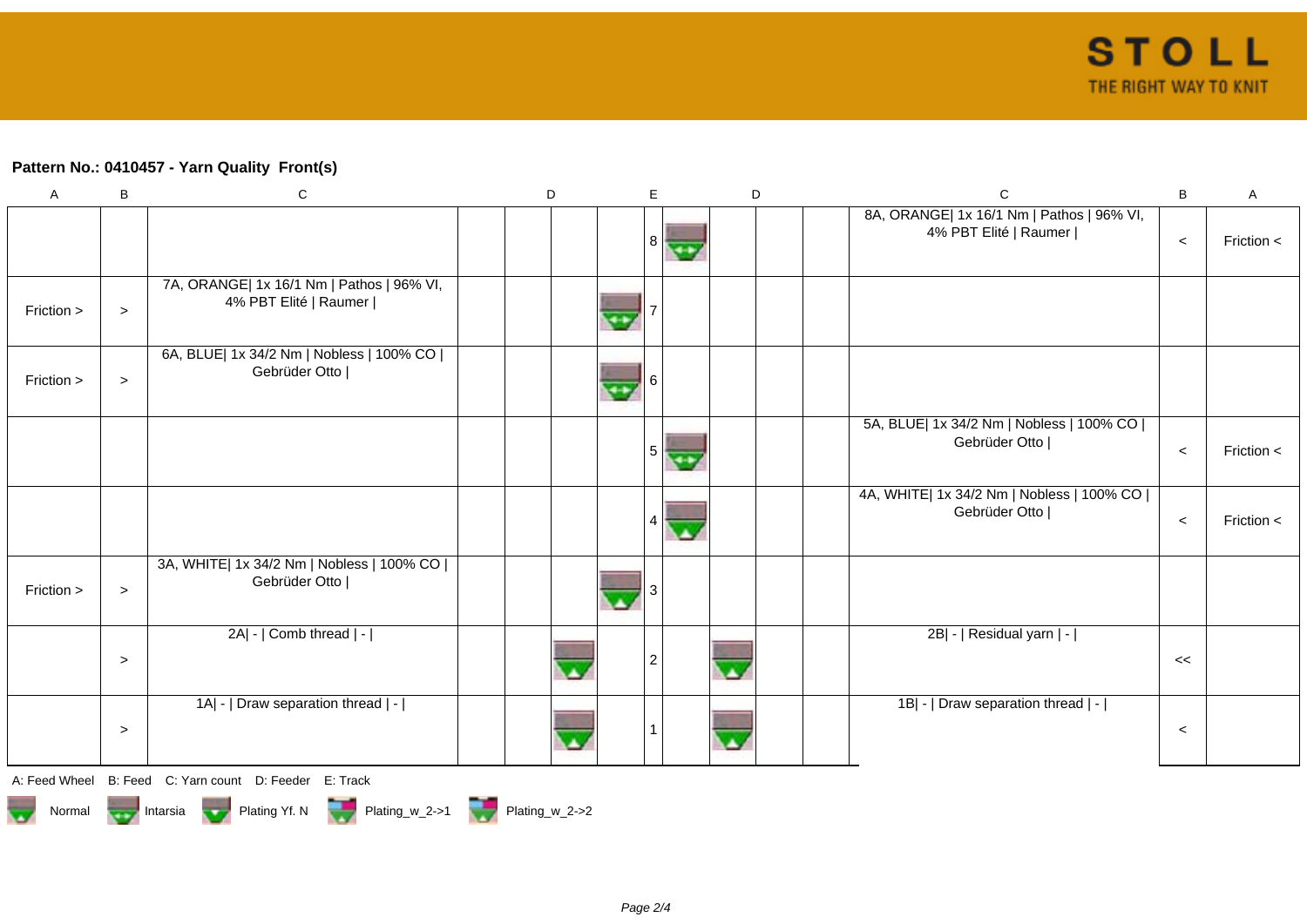## **Pattern No.: 0410457 - Yarn Quality Back(s)**

| $\mathsf{A}$ | B      | $\mathsf C$                                                        | D | E              |      | D |  | $\mathbf C$                                                        | $\sf B$ | A            |
|--------------|--------|--------------------------------------------------------------------|---|----------------|------|---|--|--------------------------------------------------------------------|---------|--------------|
|              |        |                                                                    |   | 8 <sup>1</sup> | $-1$ |   |  | 8A, ORANGE  1x 16/1 Nm   Pathos   96% VI,<br>4% PBT Elité   Raumer | $\,<$   | Friction <   |
| Friction >   | $\geq$ | 7A, ORANGE  1x 16/1 Nm   Pathos   96% VI,<br>4% PBT Elité   Raumer |   |                |      |   |  |                                                                    |         |              |
| Friction >   | $\geq$ | 6A, BLUE  1x 34/2 Nm   Nobless   100% CO  <br>Gebrüder Otto        |   | 6              |      |   |  |                                                                    |         |              |
|              |        |                                                                    |   | 5 <sup>1</sup> |      |   |  | 5A, BLUE  1x 34/2 Nm   Nobless   100% CO  <br>Gebrüder Otto        | $\,<$   | Friction <   |
|              |        |                                                                    |   |                |      |   |  | 4A, WHITE  1x 34/2 Nm   Nobless   100% CO  <br>Gebrüder Otto       | $\,<$   | Friction $<$ |
| Friction >   | $\geq$ | 3A, WHITE  1x 34/2 Nm   Nobless   100% CO  <br>Gebrüder Otto       |   |                |      |   |  |                                                                    |         |              |
|              | $\geq$ | 2A  -   Comb thread   -                                            |   | $\overline{2}$ |      |   |  | 2B  -   Residual yarn   -                                          | <<      |              |
|              | $\geq$ | 1A  -   Draw separation thread   -                                 |   |                |      |   |  |                                                                    |         |              |

A: Feed Wheel B: Feed C: Yarn count D: Feeder E: Track